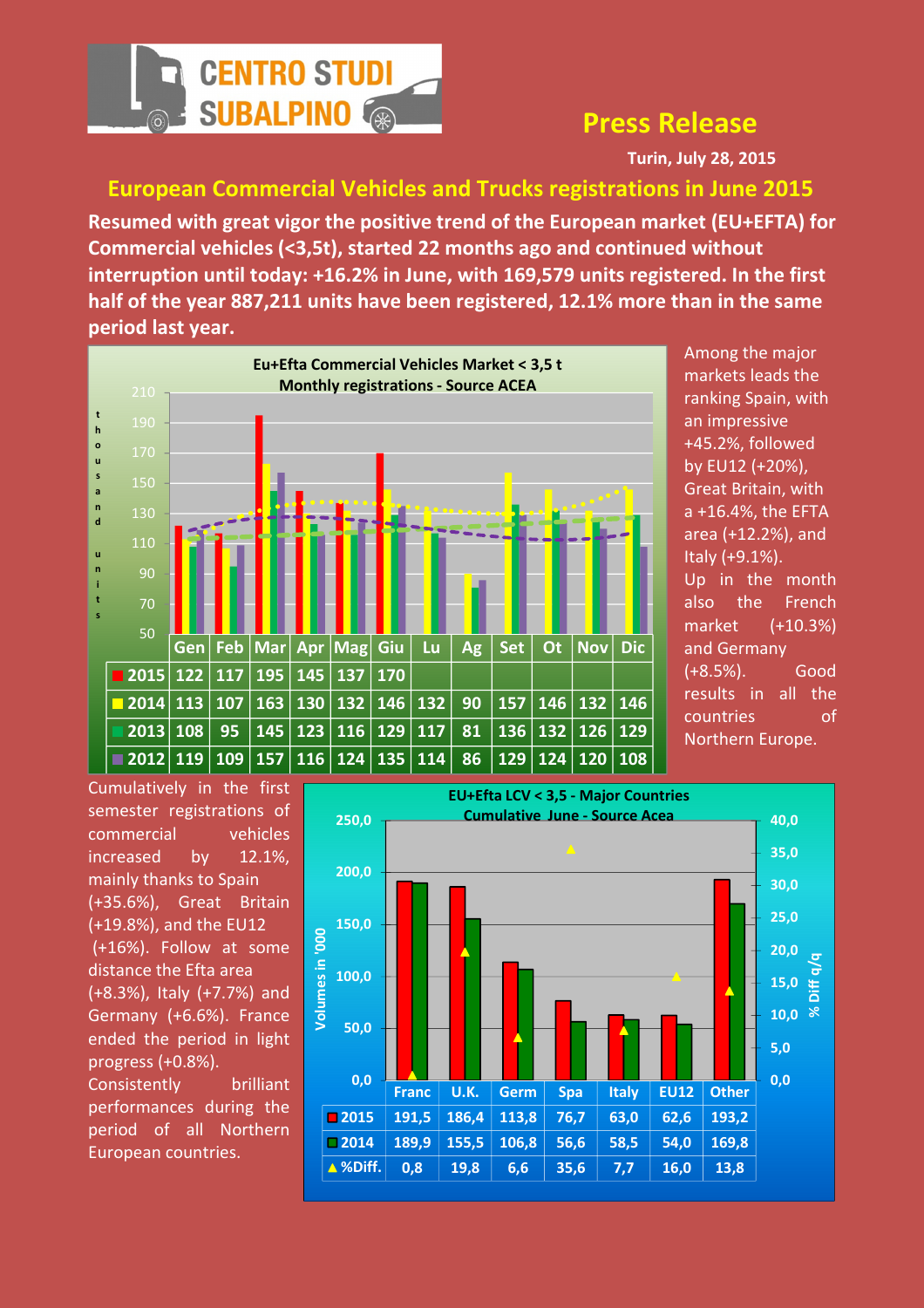Even more sustained the market growth of trucks (>3.5t) increased in June by 30.5%, with 30,871 units registered, confirming the strong recovery in demand for trucks after the fall in the second half of last year.

In the first half of the year 161,613 units were registered, representing a 15% increase on the same period last year.



As in previous months, the increase is primarily due to Spain, which has doubled in the month its registrations compared to last year, with a substantial increase of 102.2% (result of the great success of "PIMA Transporte", incentive program for commercial vehicles and trucks), and Great Britain (+36%), after a consecutive year of losses in 2014, but also to the excellent result of EU12,



with a +42.5% [with particularly large increases in Lithuania (+ 133,6%, Latvia (+76.8%), Slovakia (+58.7%), Romania (+44.7%), Poland (+41.5%), Slovenia (+28.9%), Czech Republic (+29.3%) and Hungary (+26,7%). Continued in June the

recovery of the French market that gains in the month 36.3%. A significant increase in demand in Italy: + 41.8%. Up in the month also the German market, which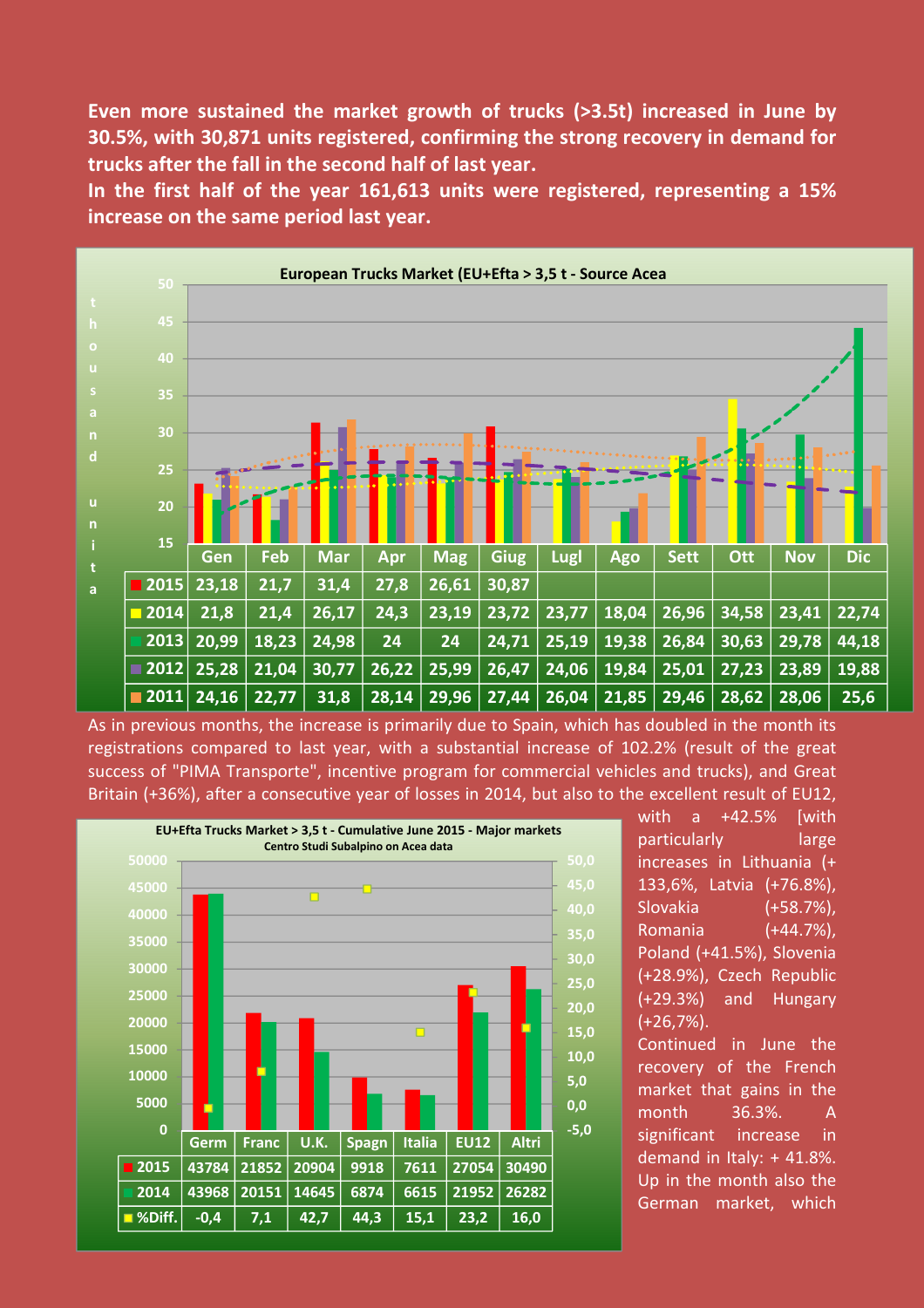earns 11.3%. Good progress also in the EFTA area (+ 8%).

In sharp increase the markets of Northern Europe.

Cumulatively in the first half of the year the increase over last year rises to +15%, mainly thanks to the great performances of Holland, that grew up in the period by as much as 73.1%, Spain

(+44.3%) and Great Britain (+42.7%), followed by the EU12 with an increase of 23.2% on last year, [especially thanks to Romania (+45.3%), Slovakia (+34%), Slovenia (+26.4%), Hungary (+25%) and Poland (+22%)], and Italy with +15.1%. France gained 7.1%, and Germany, even if improving in the month, remains negative (-0.4%). Loses also the EFTA area (-6.9%).



Also the analysis of the registrations by quarter shows a clear recovery of the European truck market, that of the 2<sup>nd</sup> quarter shows similar values of the same quarter of 2011.

Equally brilliant in the month the trend of demand in the field of heavies (>16t): increase of 31.8% in the month, with 24,078 units registered, due in particular, as in recent months, to the

increase really extraordinary in Spain (+105%), followed by the UK (+39.7%), still recovering on heavy losses last year, and EU12 (+46.8%). Also in this area in great shooting the Netherlands rising by 41.7%, and Denmark (+ 36.2%).

Continues to recover very well even France, which rises in the month by 34.5%, and



return to positive also Germany that earns 8.9% and the EFTA area (+6.7%). Increase in all countries of Northern Europe.

Cumulatively in the first half of the year EU+EFTA market rose by 19.3% with 129,770 units registered, but with the progress linked in a special way to increased demand in the UK (+57.7%), followed by Spain (+47.4%), EU12 (+27.4%), [the latter especially for the good results in Romania (+49.6%), Slovakia (+ 42.6%), Hungary (+29.3%), Slovenia (+26.9%), and Poland (+26.8%)] and Italy (+19.1%). Germany ended the period with a modest +2.2%. France has resumed instead rising more vigorously (+9.4%). The Efta area closed the period with a -6%. Also in this area to report the excellent recovery of the Netherlands (+78.8%) and Denmark (+53.5). Also positive the sales results of the Northern European countries, exclusions made of Sweden.